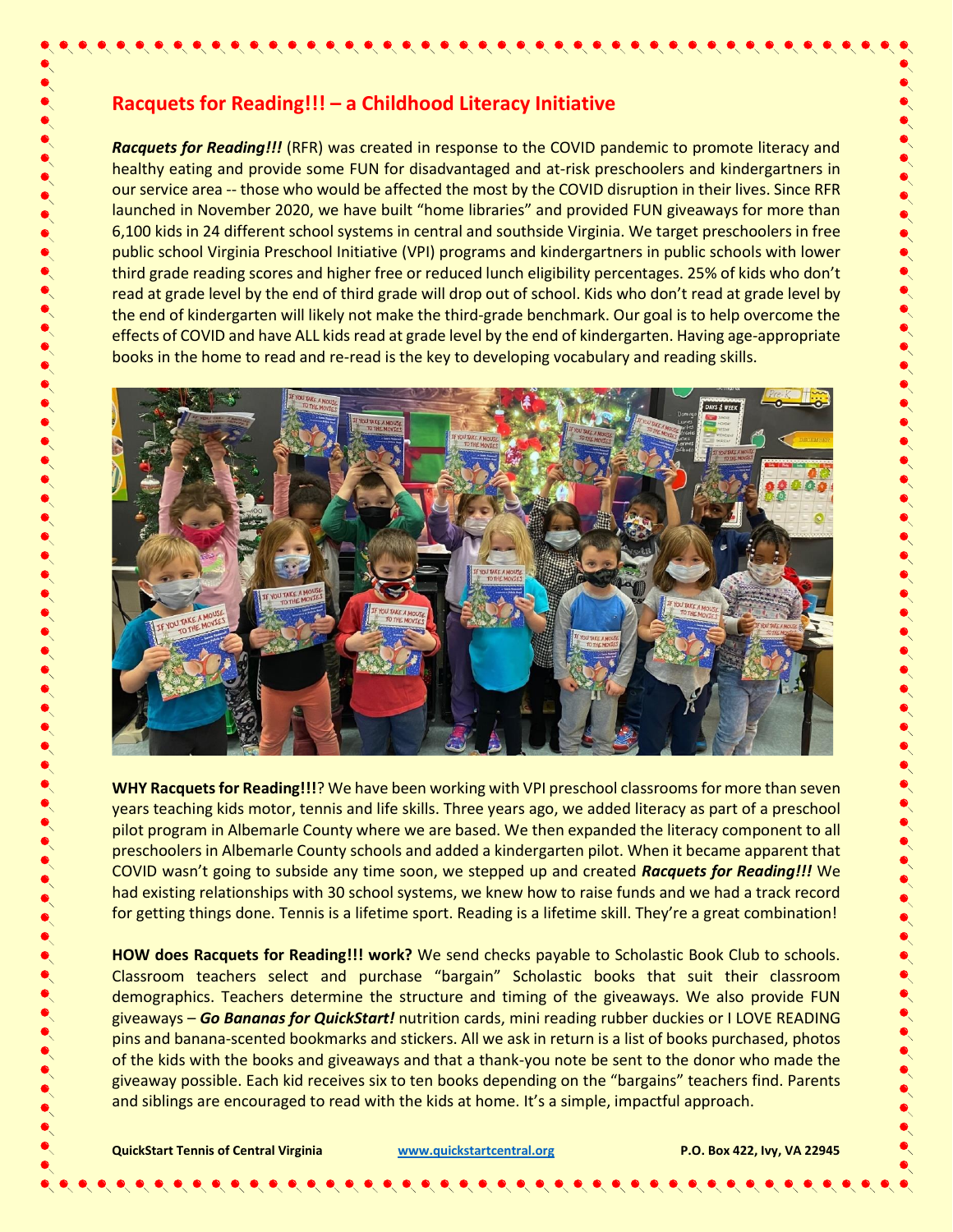**HOW much does Racquets for Reading!!! cost?** It costs \$14.25 per kid to provide six to ten books and FUN giveaways. \$12.00 is allocated to books. For every \$1,000 we raise, we can reach 70 kids.

**WHAT school systems have benefited so far?** Albemarle, Amelia, Appomattox, Brunswick, Buckingham, Campbell, Culpeper, Cumberland, Danville, Fluvanna, Franklin, Greene, Greensville, Louisa, Lunenburg, Madison, Martinsville, Mecklenburg, Nelson, Nottoway, Orange, Patrick, Prince Edward and Rappahannock.

**WHO has funded Racquets for Reading!!!?** Our growing list of supporters includes: American Woodmark Foundation, Anonymous Donor #1, Anonymous Donor #2, Bama Works Fund, Book Baskets, CAPTRUST Community Foundation, Community Foundation Serving Western Virginia, William A. Cooke Foundation, Dollar General Literacy Foundation, EnergixGroup, The Essential Foundation (Aqua Virginia), Go Bananas Charitable Fund, Little Joe Chickapig, Luck Stone, Nora Roberts Foundation, Northern Piedmont Community Foundation, PATH Foundation, Pardee Resources Company, Walter J. Payne Foundation, Plow & Hearth, POMI, Dick Purcell Land Cattle & Timber, Richard Lykes Rappahannock Community Fund, The Scherer Foundation, SHEETZ, Smith Mountain Lake Rotary Foundation, Smyth Foundation Fund, The Soho Center, Southside Electric Cooperative, The Wawa Foundation, Weyerhaeuser and lots of generous individual donors. Many have contributed more than once!

**WHO is QuickStart Tennis of Central Virginia?** We are an all-volunteer, grassroots Community Tennis Association and 501(c)(3) public charity that has taken tennis to 251 schools with 117,000 kids since 2009. We have also promoted healthy eating since we started and added childhood literacy to our mission a few years ago. Our goal is to create happy, healthy, active and literate kids in the communities we serve. We do what we can to enrich kids' lives, especially the underserved in under-resourced communities, through tennis. Our exemplary efforts were recently recognized as we were named the Community Tennis Association of the Year and a Champion of Tennis for 2021 by Racquets Sport Industry Magazine.



**WHO needs your support?** There are 4,000 preschoolers and 8,000 kindergartners in our 31-county and city service area. We prioritize preschoolers because they must be disadvantaged and/or at-risk of academic failure to qualify for the free VPI preschool program. We next focus on kindergartners who are in school systems with low thirdgrade reading scores and schools with larger low-income populations. Currently 25 school systems we work with have reading scores below 70%, one as low as 30%. The other six school systems have scores ranging from 70 to 78%. Not one school system has reading scores where we would like them to be!

**HOW can you help?** You can help these kids by funding books and giveaways or contributing new, ageappropriate books. You can volunteer to go to schools and read to kids. You can read to kids at playgrounds, parks, libraries or in laundromats while their parents tend to the wash. We have lots of FUN ideas to share. Call 434-244-9644 or email[: quickstartcentral@comcast.net](mailto:quickstartcentral@comcast.net) to find out how you can help.

*Want to be a great adult? Play tennis! Read books! Eat healthy! Have FUN!*

**QuickStart Tennis of Central Virginia [www.quickstartcentral.org](http://www.quickstartcentral.org/) P.O. Box 422, Ivy, VA 22945**